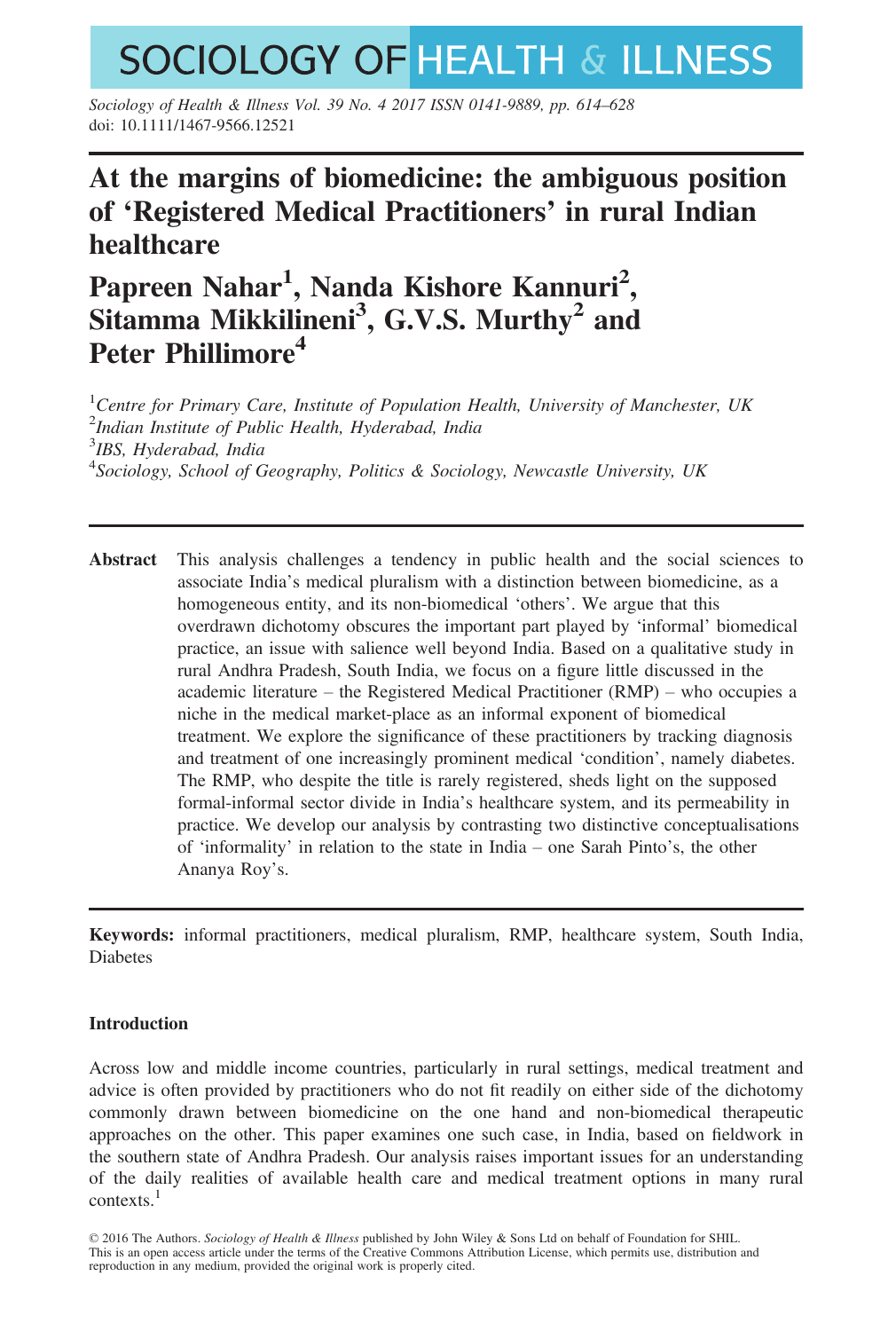India's medical pluralism is well recognised in the social science and public health literature for its range and complexity (Broom et al. 2009, Hardiman and Mukharji 2012, Lambert 1996). Too often, however, there has been a tendency within the public health field and among health policymakers to take as a given that within this pluralism biomedicine is largely uniform. Thus, reference to medical pluralism in India from within the public health field habitually assumes a distinction between biomedicine, largely homogeneous, and the heterogeneous traditions and practices which collectively constitute biomedicine's 'others'.

The present study explores the limitations of such a blinkered view of biomedical practices. Part of the problem is that certain forms of biomedical practice are in effect invisible to those working in the formal health sector. Yet popular health-seeking practices often reveal surprising interconnections between different forms of biomedical treatment provision. Moreover, there are important implications for the minutiae of health system functioning arising from this structural invisibility and routinised neglect. This paper addresses these lacunae through an empirical study focusing on one kind of practitioner. The practitioner in question has a prominence in daily medical care in rural India which is scarcely reflected in the minimal attention given to this role in either the public health field or indeed, until recently, social science research. Our investigation takes as an exemplar medical condition the diagnosis and treatment of diabetes (type 2) – a disease of rapidly growing global significance.<sup>2</sup> The broader purpose of this analysis is to contribute to a better recognition of some of the complexities of medical pluralism within biomedicine in India.

To this end, we focus our attention on a somewhat ambiguous figure habitually known by the initials RMP, which in Andhra Pradesh stands for 'Registered Medical Practitioner'. Fundamental to the ambiguous position he occupies (nearly all are men) is his widespread popular recognition at village level, alongside his complete lack of recognition by the formal health system. Despite the 'registered' of the title, these practitioners are neither trained nor registered within the formal health system. These are practitioners who belong instead to what is often termed the informal sector. What makes them unusual among the many kinds of informal practitioner is that they typically present themselves as practising biomedicine (usually known by the locally more salient terms, allopathic medicine or 'English medicine').

There is a limited but now growing literature on India's RMPs – or those whose role is equivalent, for not all writers use the local term RMP. Some authors prefer a more general term like 'informal providers' (Gautham *et al.* 2014), or even 'non-degree allopathic practitioner' (Gautham *et al.* 2011, May *et al.* 2014), to characterise those who occupy this particular medical niche, the two terms highlighting respectively their informal sector location in the one case and their lack of appropriate credentials in the other. Even among those who use the term RMP there is a distinction apparent between those working in areas where the 'R' of RMP is said to stand for 'Rural' (Ecks and Basu 2009, 2014, Jeffery and Jeffery 2010a), and those where the 'R' stands for 'Registered' (Gautham et al. 2014, Lakshman and Nichter 2000). George and Iyer (2013), who also refer to Registered Medical Practitioners, offer useful historical background for this definitional issue. In the present context, RMP stands for Registered Medical Practitioner, as noted above.<sup>3</sup>

Questions of terminology and definition aside, there is considerable agreement in this emerging body of sociological literature about the attractions of accessibility and affordability of practitioners who are indeed unqualified, but who present themselves as offering biomedical treatment, especially in rural areas. In the words of George and Iyer (2013: 298):

In our study, we defined RMPs as private providers who provide allopathic curative care without having any of the degrees for medicine recognised by the Government of India.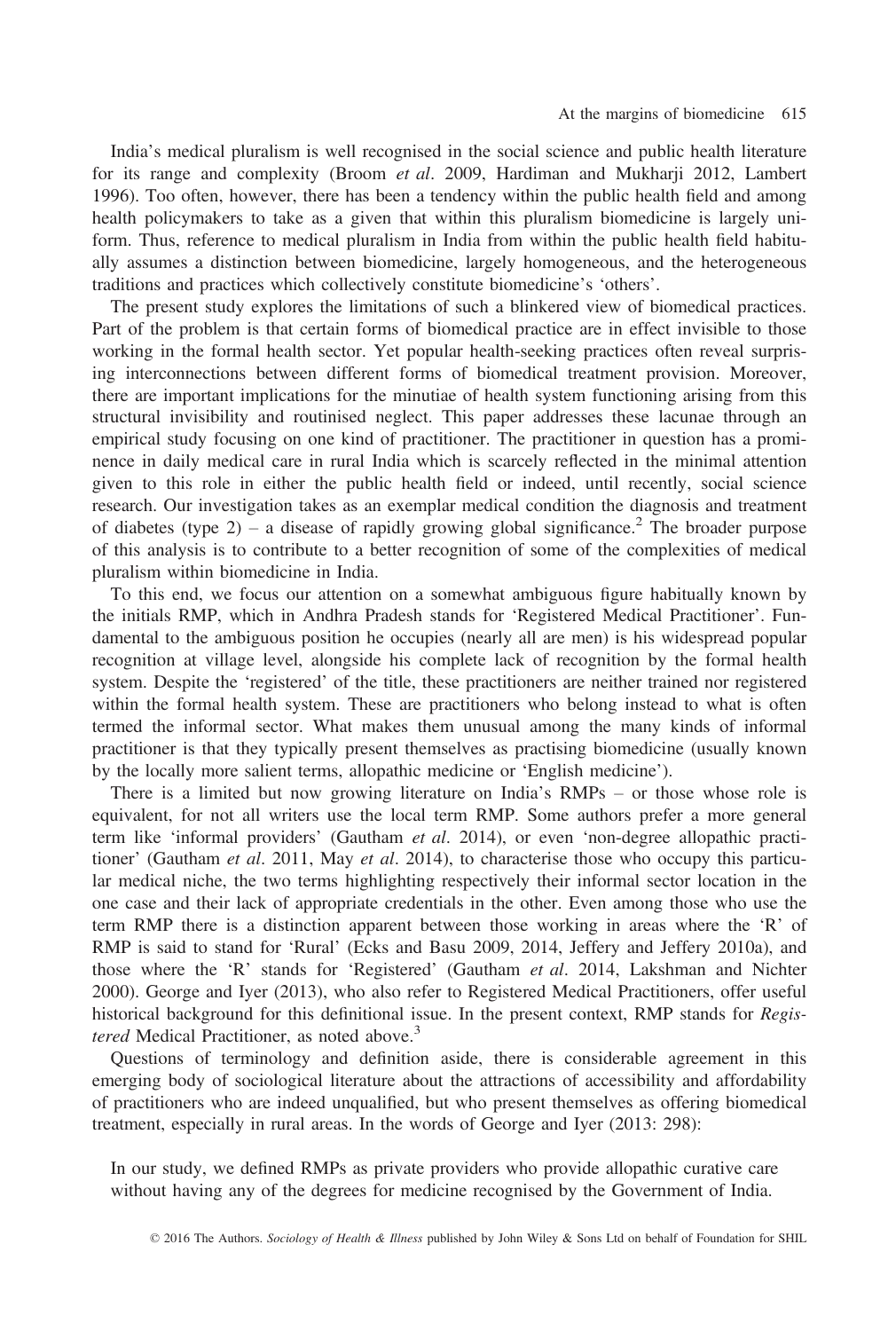#### 616 Papreen Nahar et al.

While Gautham et al. (2014: 121) refer to the costliness of urban private healthcare before stating:

These factors have led rural and poor urban households to rely, to a large extent, on informal biomedical practitioners... and various types of traditional and folk healers ... The former, also referred to as village doctors, village practitioners or Registered Medical Practitioners (RMPs) is the largest category of IPs (informal providers).

However, there are also divergences around one critical question, that of competence. Jeffery and Jeffery (2008, 2010a) in particular highlight the damaging role RMPs sometimes play in obstetric care in rural Uttar Pradesh; while Mondal (2015) also examines more general issues of Rural Medical Practitioner 'competence'. It is not that other authors discount these concerns altogether. Rather, they tend to highlight the pressing reasons why RMPs have a willing clientele. Further characteristics of RMP practices will be explored below.

The distinction we have mentioned several times already between formal and informal in Indian healthcare is itself, however, too simple. Several writers have noted how India's medical pluralism has fostered a blurring and blending of medical genres in a variety of hybrid – and also increasingly commercialised – forms (Hardiman and Mukharji 2012, Pinto 2004, Sujatha 2007). This convenient but over-simplified distinction between formal and informal health sectors lies at the heart of our paper; and our data testify to how permeable this dichotomy can be in the context of rural healthcare.<sup>4</sup> One crucial facet of this is the symbiotic relationship between RMPs and medically qualified private specialists, a generally privileged (indeed sometimes elite) part of the formal sector. This connection reflects pragmatic patient preferences in treatment-seeking; it also brings mutual economic advantage for both sets of practitioners.

The prominence of the private sector in India's healthcare needs further comment. Despite the prominence of medical pluralism in India, arguably the most salient distinction lies within biomedicine, between public and private (Broom et al. 2009, Hodges 2013). While the urban middle class may regard government hospitals and clinics as being there largely for the poor, evidence suggests that the poor themselves equally regard government facilities as a last resort and best avoided when ill (Dreze and Sen 2005, Jeffery and Jeffery 2008, 2010a, 2010b, Pinto 2004). Thus, most sections of the population tend to prefer treatment in the private sector, to the extent that they can afford it, with the poorest predictably being the most burdened by outof-pocket payments (D'Cruz and Bharat 2001, Reddy *et al.* 2005).<sup>5</sup> This is true even of rural areas, where a private biomedical sector may seem conspicuously absent (Mohan *et al.* 2008). Yet as the previous paragraphs indicate, practitioners without formal qualifications widely supplement the provision of the more costly urban private biomedical clinics in many rural areas (Ashtekar and Mankad 2001, Gautham et al. 2014, Hardiman and Mukharji 2012, Sheehan 2009). The RMPs who are the focus of this paper provide an illuminating example, highlighting the often invisible intertwining of formal and informal in rural Indian healthcare.

Thus, our analysis explores the connections and disconnections between certain kinds of informal medical practice and the operation of the wider health system. By extension this leads to reflection on the role of the state in rural health care. While this is a question with relevance well beyond India itself, much of the existing literature focuses on South Asia (see Cross and MacGregor 2009, Sudhinaraset et al. 2013). The empirical core of this paper starts at village level, by examining what accounts for RMPs' popularity with clients. We then go on to examine the relationship between RMPs and the formal medical sector, both private and public. To situate our subsequent discussion, we contrast the insights of two important analysts of the relationship between informal practice and the state in India: Sarah Pinto (2004) and Ananya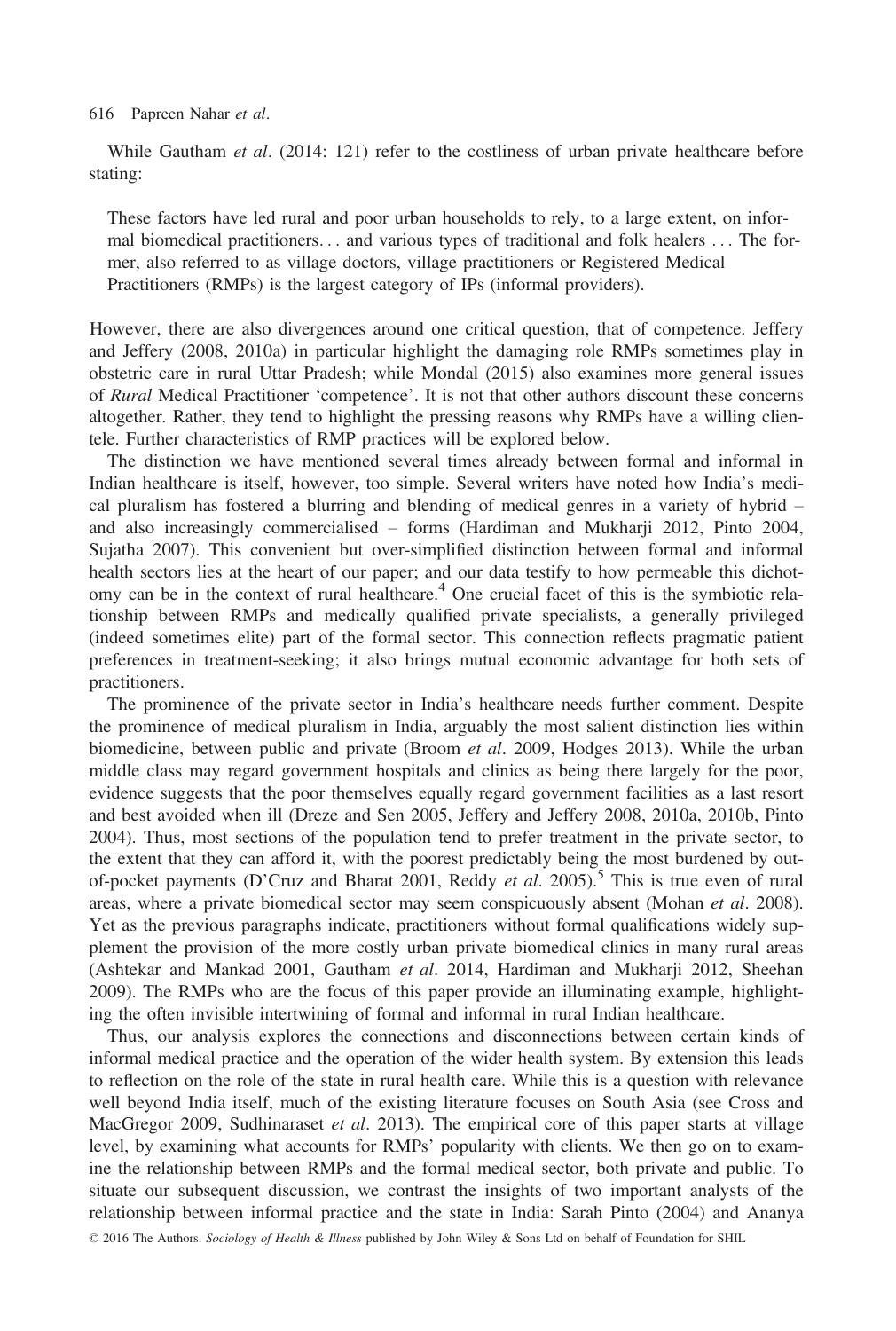Roy (2005, 2009). Pinto writes directly about the health sector and the role of certain kinds of informal medical practitioner. Her central argument is that that the ubiquity of informal medicine in rural areas is a popular response to manifold gaps in the state's healthcare provision. Roy (2009: 81), by contrast, examines the entirely different context of urban planning in India, to argue that it is not simply the state's absence that fosters a tenacious informal sector but the state's presence also, for 'the state itself is a deeply informalised entity'. Both authors examine the manner in which informal non-regulated processes are embedded features of daily practice in different social arenas. However, their two perspectives – Pinto's bottom-up, Roy's largely top-down – help to highlight crucial (if unsurprising) differences between health care and urban planning, and thereby clarify the place of informality in the healthcare context.

#### Methodology

#### Setting

The primary research setting consisted of two neighbouring villages in Guntur District, some 30 kilometres south of the city of Guntur, in the state of Andhra Pradesh. $6$  Like many villages in the area, both had significant proportions of Hindus, Muslims and Christians. The smaller, Nagulapadu, had a population at of 5,400 at the 2011 Census, and is majority Hindu. The larger, Kommuru, had a population of 6,600, and is majority Muslim. In general, households in Nagulapadu are more affluent than those in Kommuru. The Christian minority in both villages is entirely of scheduled caste, and identifies as  $Dalit.^7$  Study participants came from all three religious communities (though Christians were minimally represented), as well as a range of economic and educational backgrounds. Neither village has a Government primary health centre, though each has a sub-centre. There were also seven RMPs in the two villages (four Hindu, three Muslim). Three of these had their own 'clinic' (a grand name for a separate consulting space), while the remainder practised from home. All were male.

#### Research Design

Data collection combined semi-structured interviews with patients and with key informants, group discussions, fieldwork conversations and observations. Twenty-one people (ten men, eleven women) suffering from type 2 diabetes were interviewed.<sup>8</sup> These individuals were selected by community health professionals based in the two villages, from those aged 30–59 of whom they had personal knowledge. In each case, interviews took place in the interviewee's own home. In addition, five group discussions (with four to ten per group) were also conducted with villagers who did not have diabetes to gain a broader perspective on local understandings of the causes and consequences of diabetes. A further 11 individuals were identified as local key informants for interview, using a purposive approach to select categories of informant, and snowballing or opportunity sampling to select the specific individual. These included one auxiliary nurse midwife (ANM), one accredited social health activist (ASHA), one primary health centre (PHC) doctor, one PHC laboratory technician, one homeopathic doctor, one pharmacist, four (out of the seven) RMPs, and one herbalist. In Guntur, we also interviewed two private doctors who ran their own clinics and one clinic manager. Fieldwork conversations took place with a range of other individuals, including a number with public positions (for example, village council (panchayat) office holders, shopkeepers and a Hindu priest). These interviews and conversations were supplemented with observations of both Government and private clinics' practice, and RMP consultations.

Interviews with patients covered knowledge and beliefs about diabetes, treatment-seeking, the effects of ill-health, management of symptoms, medication, family support, and lifestyle.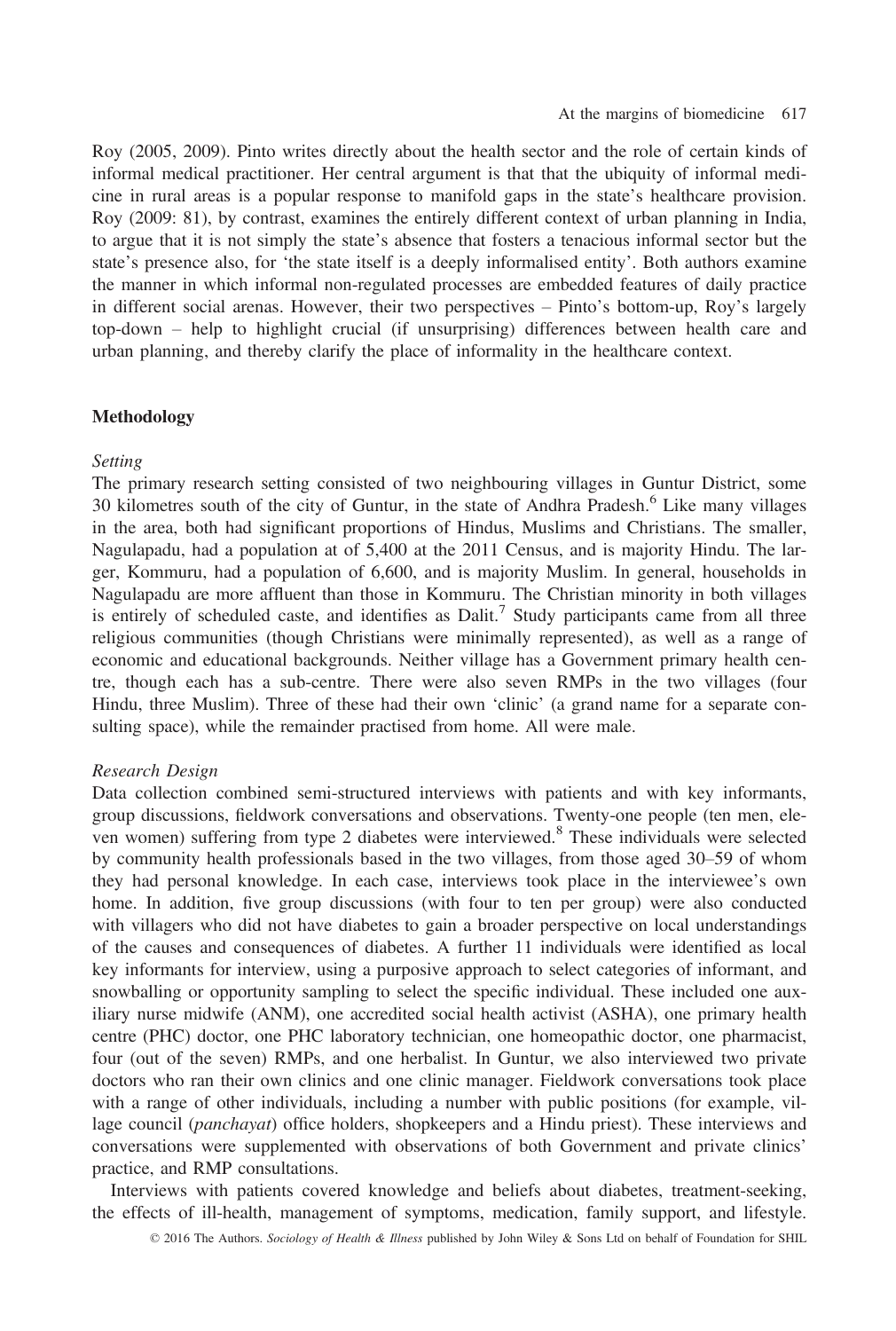Interviews with key informants covered the ways in which patients were treated or referred, the kinds of patient health information recorded (if any), and experiences or challenges providing treatment for diabetes.

The team designing the study and supervising data collection comprised three social anthropologists (PN, NKK, PP) and one social psychologist (SM), working under the auspices of a leading public health research institute in the region and its director (GVSM). Interviews with patients were conducted by two field assistants specially trained for the job. Training and piloting took place in Hyderabad and Guntur, led by PN. The two field assistants undertook all interviews with patients, closely supervised; while interviews with key informants and group discussions involved at least one of the authors (PN, NKK and SM, the last two of whom were Telugu speakers). These three also guided the ethnographic observations. Interview schedules were designed in English and translated into Telugu, with revisions after piloting. All interviews (with patients and health staff) were audio-recorded with consent (with only one refusal), and subsequently transcribed and translated into English, with translations by the field assistants checked by one of the Telugu-speaking authors (NKK and SM). Group discussions and fieldwork conversations were not taped, but were written up as field notes. Fieldwork took place intensively over the six months from January to June 2014. Prior ethical clearance was obtained from the Institutional Ethics Committee of the Indian Institute of Public Health in Hyderabad, which is part of the Public Health Foundation of India. Written consent was obtained for interviews with key informants. Verbal consent was obtained in the case of patients, anticipating that signed consent forms were likely to intimidate a number of those concerned.

Initially all data were coded manually by the first author to identify thematic content and patterns. These themes and sub-themes were corroborated and revised by the co-authors. A second phase of data collection was more intensive than we had initially envisaged as further questions emerged from the first phase of analysis. This led to supplementary interviews with patients and key informants to follow up themes emerging in the preliminary analysis. Later data were subjected to the same iterative process within the team to identify and weigh the relative importance of the emerging themes.

#### Vignette: Mrs Mala's diabetes

We start with a vignette which illustrates several facets of the RMP's appeal to their clients. We had contacted Mrs Mala, an educated woman who came from a relatively affluent Hindu farming family, through a local RMP. She shared her experience of diabetes (colloquially called 'sugar') and her treatment, in the process touching on several themes we shall develop below.

I didn't know during my first pregnancy that I had diabetes, until my baby got affected due to my diabetes and died. It is 20 years back. I was in my parents' house. The doctor [a private gynaecologist] didn't check my sugar. She only did blood pressure check-up. Later, the doctor said, 'we didn't think you might have sugar, otherwise we would have tested the blood sugar'. Nowadays, I visit Dr B's Hospital in Chirala. We have a PHC (primary health centre) in Pedanadnipadu, very near my home. [But] I don't go there. It is not our habit to go to a government hospital. I have visited this private sugar doctor for 12 years, to know whether my sugar is under control. I take the test as well. She gives medicines which helps foot burning, knee pains, sleeplessness and tiredness. We don't go to the government hospital but [instead] to Dr R (an RMP), who is a family doctor. He collects blood samples from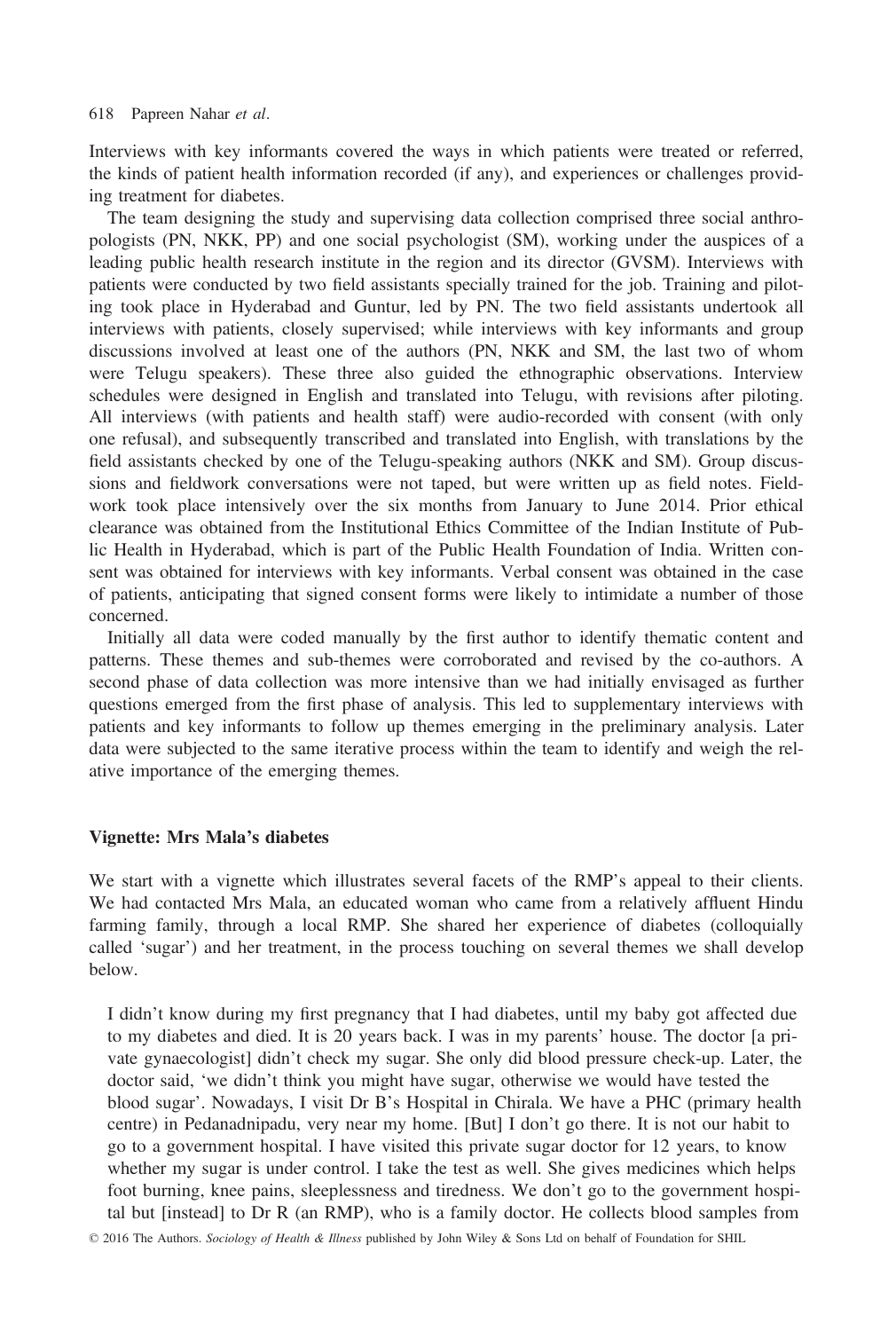home and gives reports. His clinic is nearby; our house is on his way home from his clinic. He comes by bicycle. Dr B and Dr R have been giving me treatment since the beginning of my sugar, after my first delivery. For many years Dr R has been coming to our home for any treatment, whenever we call him for any simple problems. I get the check-up easily with him (the RMP) when it is difficult to go to Chirala. Particularly in a very hot summer like this, my sugar level goes up to between 160 and 200. So I need to have it controlled immediately. Dr R can help me with this.

Mrs Mala prayed regularly at her local Hindu temple, and believed that her prayers might supplement the medical treatment she sought, and thus help to 'cure' her diabetes. Although she said that Dr B, her private doctor, had often told her that diabetes cannot be cured and instead must be managed, Mrs Mala was still not wholly convinced. She spoke of how he had advised her to watch what she ate. However:

Controlling food is not so easy when you have a function (celebration). When you visit relatives, they always serve heavy (rich) food and insist you eat. It is rude to say no when they offer you something to eat.

Mrs Mala said she knew other diabetes patients ate too much of the 'wrong' food at ceremonies and then dealt with the consequences by getting double doses of medicines from their RMP, even though she professed never to do so. But she was emphatic that she never missed her medication, and had even increased her blood tests from monthly to fortnightly because her RMP could do the test so easily.

Several details are revealing in this vignette. First, Mrs Mala's story illustrates local reliance on one particular RMP, understood as a 'family doctor'. His importance to her lay in his accessibility and willingness to visit at home when required. Second, Mrs Mala's account also conveys her sense of the complementarity of the treatment she was able to obtain from her two doctors – her private specialist in a local town (Dr B) and her RMP (Dr R) for any 'simple problems'. Her remarks suggest that precautionary advice on eating came from her specialist, and not the RMP. But it was the latter who was local enough to make it easier for individuals to give themselves double doses of medication should they feel the need to resort to such measures to control their blood sugar levels after the inevitable excessive eating on festive occasions. And third, Mrs Mala was far from unusual in conveying suspicion of, or even disdain for, state-run medical facilities. These were a last resort. From this starting point, we paint a more general picture of the local appeal of RMPs.

#### Biomedicine domesticated: the popularity of RMPs

A multiplicity of treatment options exist in and around Guntur but our data suggest that those with diabetes nearly always seek treatment that is biomedical (or allopathic to use a word with much wider currency in India). The word 'diabetes' itself is now widely understood in rural Guntur, even if people tend to speak colloquially of 'sugar' or 'sugar disease' as we have seen.<sup>9</sup> One remark was typical of several: 'In my opinion there is no medicine for this sugar disease. There is only one chance to get the sugar reduced and that is by maintaining proper English medicines'. Diabetes (at least the type 2 diabetes considered here) itself carried little or no stigma. If anything, it was seen as a mark of modest affluence. People with the disease and family members alike spoke easily about it, and about the medical advice they received to manage their diabetes through modifying dietary habits and taking regular exercise. While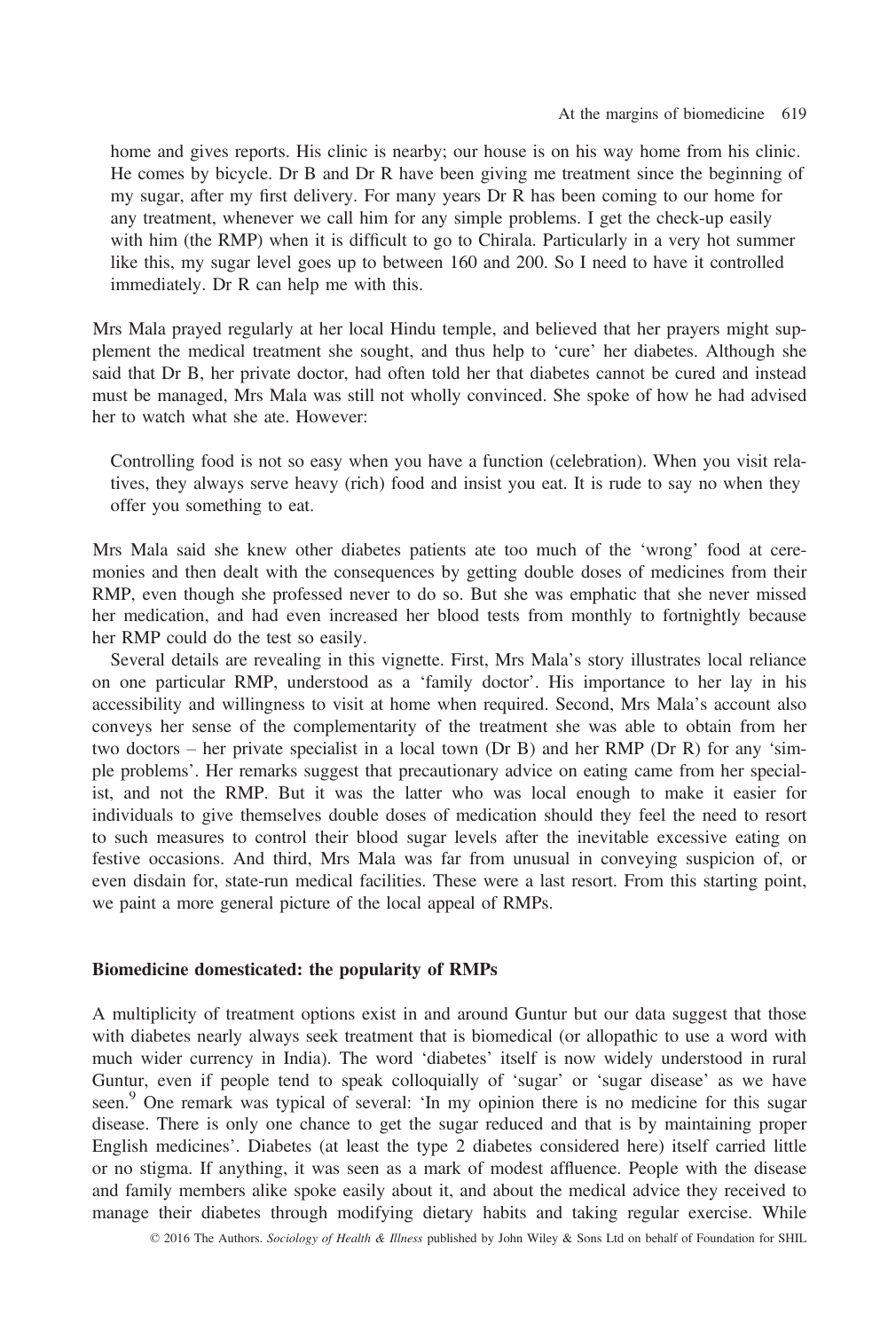such advice was familiar to many, our informants seemed sceptical about its applicability in the context of their lives. It was not that they doubted its soundness; more that they saw it as inappropriate for their situation, like Mrs Mala. Medication was modifiable; diet was much less modifiable. Exercise was also seen as unrealistic, foundering on a local sense of inappropriateness, particularly for women.

Against this background, the commonest pathway to initial medical diagnosis and treatment in Nagulapadu or Kommuru was a consultation with either a local pharmacist or a local RMP. Most families knew several local RMPs, and commonly consulted one when symptoms suggested medical advice was needed. Indeed all but two of our sample had consulted at least one RMP in the course of their diabetes treatment. Thus a biomedical orientation to treatment did not necessarily lead patients straight to India's formal health sector, whether a public (government) or a private provider. That, however, was a likely second step, for the RMP often referred and even sometimes accompanied a patient to a private clinic in the city for a more definitive diagnosis and for more specialised advice and medication. Much of our evidence from patients related to their dual pattern of consultations, with RMP and city specialist both seen as a necessary support. Most RMPs turn to particular clinics with which they have an established connection. In local belief, the two can work easily in tandem, as Mrs Mala's testimony suggested. This positions the RMP as both informal practitioner and also, perhaps more surprisingly, as informal gatekeeper into the formal health system.

Despite the word 'Registered' in their title, RMPs have in the past rarely been registered with any medical authority, and they practise with no formal qualification. They are individuals who set themselves up as practitioners typically in places where the formal health sector (both government and private) is largely absent, except for government maternal and child health provision. It is for this reason that they are so widely found in rural areas, where few qualified doctors practice. Like private doctors in the city, they are in effect medical entrepreneurs, but operating outside any kind of regulatory regime. The great advantage of RMPs for their clients is that they are local, available and familiar. They charge affordable amounts, typically around Rs.50 for each treatment; they provide easy follow-up treatment, a crucial consideration with a chronic condition like diabetes; and to aid their practice some at least keep rudimentary records of their clientele. Given the burdens illness can bring in rural India, these are major benefits. Most patients recognised the limitations of their RMPs knowledge and skill, while also appreciating the advantages they offered, as reflected in the following remark:

It is better to consult a specialist I thought. Not that I didn't believe RMP's medicines. [But] I thought I should consult a specialist. [My] RMP also suggested to me to consult a doctor. The RMP is also a good doctor.

With this kind of appreciation, RMPs often attract considerable trust among their clientele, even if their medical skills and facilities are limited. Some people refer to their RMP as a doctor (as we saw), or qualify this with the term 'RMP doctor' (as opposed to the 'big doctor', who is medically qualified).<sup>10</sup> The relationship between an RMP and their clients may be almost a hereditary one.<sup>11</sup> Another common name that patients used for their RMP was 'compounder'. This referred to the fact that a proportion of RMPs first acquired their medical skills when working as an assistant to a qualified doctor. As one person put it, 'in villages we generally consult compounders; we use his medicines'. RMPs were not invariably biomedical practitioners, we were told, but all those we encountered described themselves as giving primarily 'allopathic' treatment (cf. Gautham *et al.* 2014).<sup>12</sup> Crucially, their referral links to private clinics in the city also position them within biomedicine. Symbols of biomedical practice – like injections, the use of the stethoscope, blood pressure apparatus and glucometer, or advertising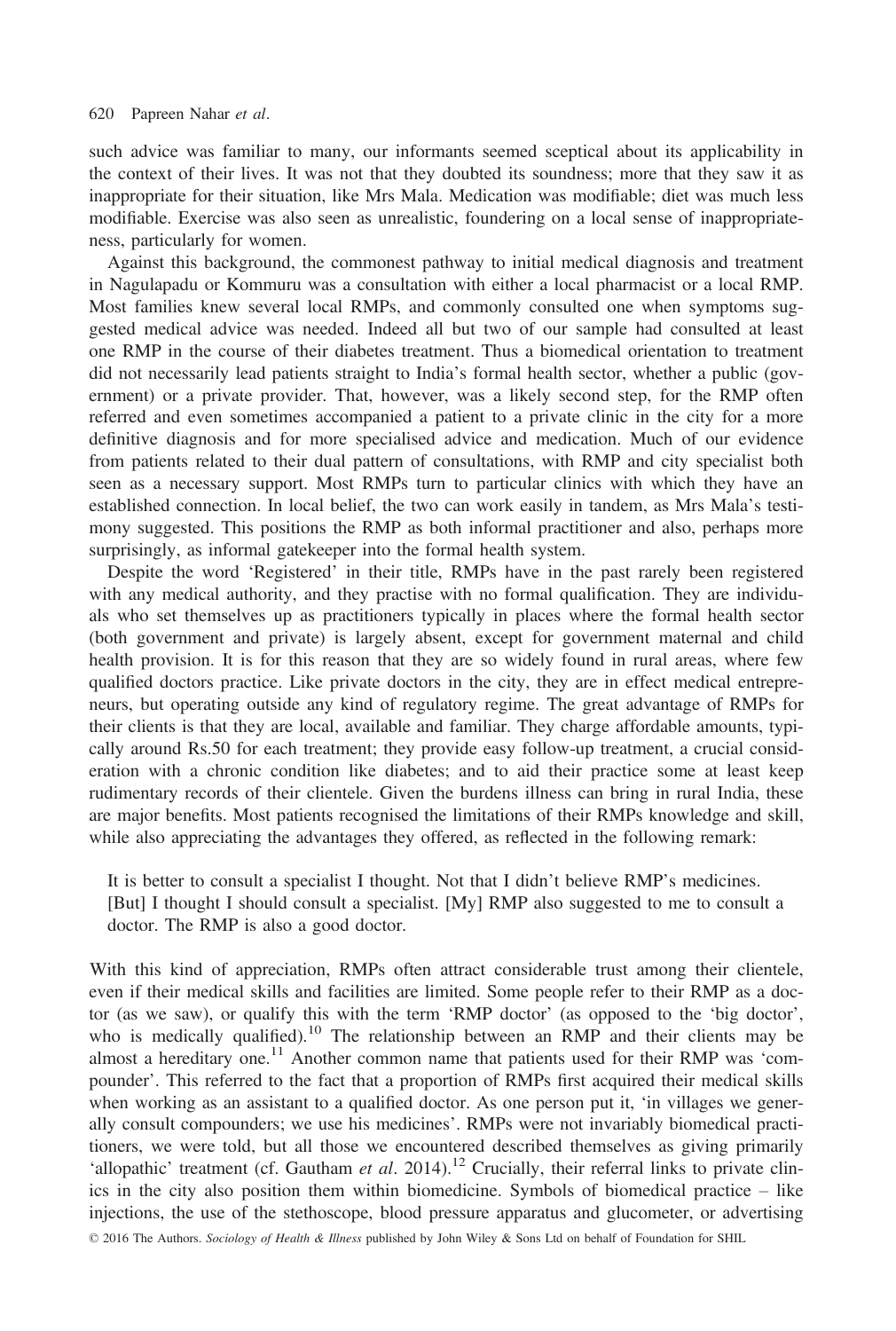a 'clinic' – also by association convey to clients an RMP's credentials as an allopathic practitioner (cf. Cross and MacGregor 2009, Pinto 2004). In one case, an elderly Muslim Unani practitioner saw his four sons all become RMPs, situating themselves as his inheritors, but unlike their father located pragmatically and rhetorically within biomedicine. Another saw himself as fastidiously keeping blood sugar records, as evidence of his 'modern' practice.

The RMPs willingness to visit people's homes on request was another source of local trust and popularity. Despite rapid social change, women's mobility is still restricted compared to that of men, and the prevailing expectation is that women need to be accompanied when going out in public space, including for a medical consultation. This problem is compounded if a woman has to attend a clinic or hospital in the city. Cultural conventions concerning mobility, strongest in rural areas, tend therefore to curtail the visits of women for health treatment. The willingness of most RMPs to make home visits, collect test results, or accompany their female patients to the city for medical consultations was a major boon. In this way, RMPs were seen as providing a service, at once clinical and cultural, that government health facilities do not offer – one rooted in their cultural access to their clientele. As one woman remarked:

I have visited two diabetes specialists in the past. [Now] we are unable to pay 2–3,000 for tests and everything. I take help from the RMP now. I don't go to his clinic, if I don't feel well I phone him and he comes to my house and gives medicine.

It would be unwise to suggest that this relationship between RMP and rural population always meets approval. Some patients were clearly exasperated at the limitations of the knowledge of RMPs and the ineffectiveness of the medication they can provide, as this woman mentioned:

The RMP gave me one-rupee diabetes tablet. That did not work. Now I am using different medicines. Since it was a cheaper tablet, it didn't work, less power and no use. So I went to a private specialist doctor. I went there without letting him (RMP) know.

Nonetheless, such comments were the exception rather than the rule.

#### The RMPs' niche: a bridge from the informal to the formal sector?

The previous section has sketched out the basis of the RMPs' appeal for their clientele in an area such as rural Guntur, emphasising their accessibility and affordability as cornerstones of their popular trust. We turn now to the relationship between RMPs and the formal health sector, in both its private and state forms. RMPs portrayed themselves as rural biomedical practitioners, with rudimentary qualifications for the job, gained almost entirely through direct experience and observation. As a group, they were almost invisible to the formal health sector, especially those in its higher echelons. RMPs would not figure in official descriptions of the formal health system.<sup>13</sup> To the extent that RMPs are acknowledged to exist at a local level, they are likely to be dismissed as quacks: the disdainful retort of one of the PHC sub-centre staff we spoke to was to claim (somewhat mistakenly) that local 'people are civilised, they don't go to RMPs'.

Although the RMPS have no legal standing to practice bio-medicine or dispense medication, the police and courts apparently acted against them only rarely, and no RMP we spoke with feared that they were vulnerable to legal action. 'Police come and go' one said; officers might check their certificates if they have any, but in reality they rarely bothered with those who can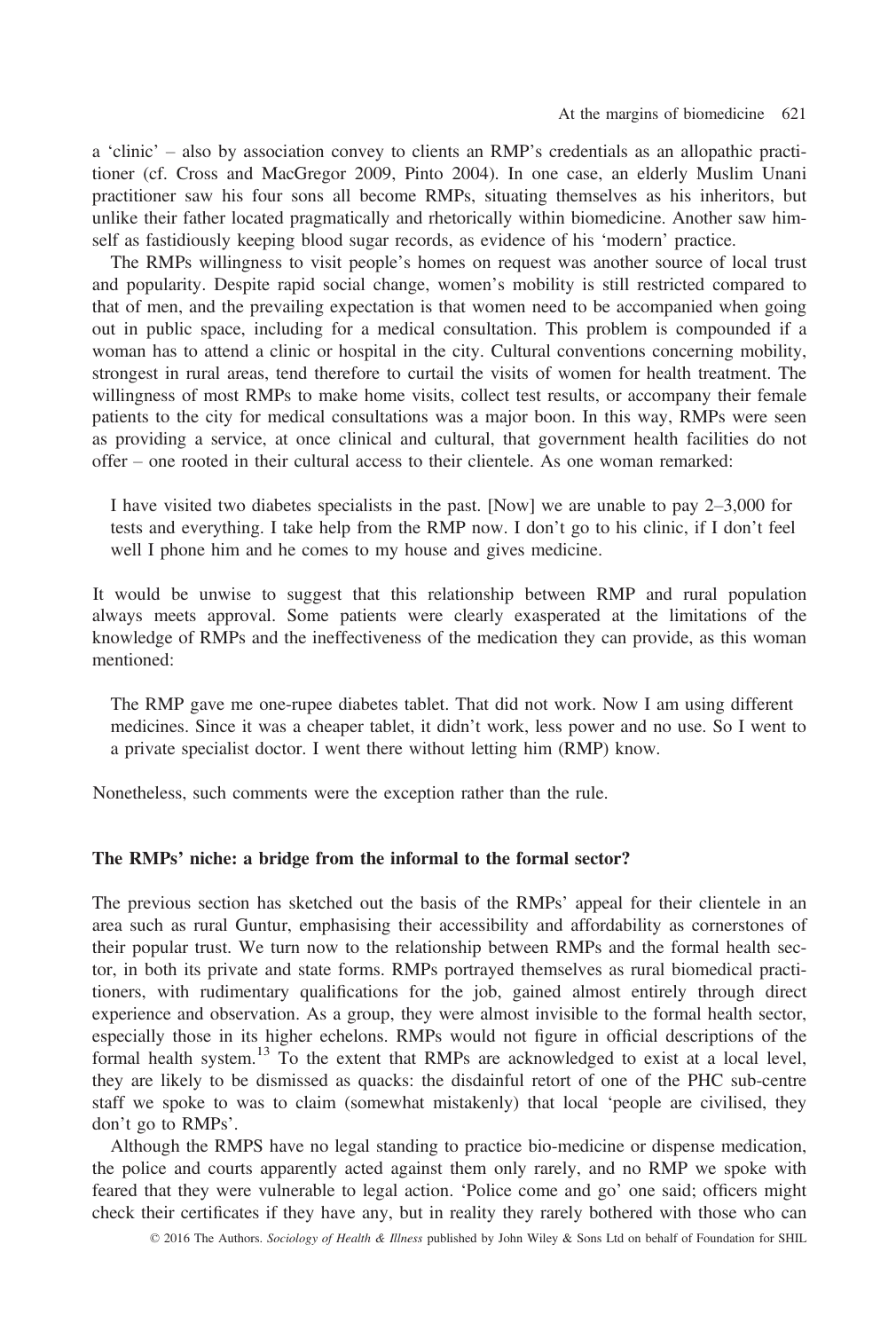be vouched for in rural communities. It is this sense of being trusted in the community which is so crucial for their position. Our data thus convey little of the sense of threat felt by RMPs/ IPs that is reported by both George and Iyer (2014) and Ecks and Basu (2014): either from vulnerability to community rumour or even violence if things went wrong, or from potential vulnerability to state surveillance and arrest as illegal practitioners.

Yet this picture of structural invisibility and politico-legal marginality needs to be qualified. For several years there has been debate within government policy-making circles that RMPs should have a role in implementing Ministry of Health and Family Welfare programmes, as part of a national effort to enhance healthcare in rural areas (May et al. 2014). More than most states in India, Andhra Pradesh<sup>14</sup> has started to offer basic certification and a modicum of training for those who desire it, partly in response to a long campaign by RMPs themselves (Gautham et al. 2014). Thus, there have been limited top-down and bottom-up pressures for greater acknowledgment of RMPs, although such pressures invariably came up against the institutional resistance of biomedical elites.

More significant than these limited policy initiatives is the evidence of routine practice outlined in the previous section. Our findings indicate well-established links between reputable private clinics in Guntur and village RMPs, as the latter refer their patients for more expert assessment and treatment in urban centres. For such referrals, RMPs received commissions – sometimes apparently as much as 30 per cent of the treatment cost – making this moderately lucrative for them. Moreover, RMPs also said that they sometimes benefited by receiving informal medical advice from clinic staff, to assist them in their own practice. In short, most RMPs formed part of an informal referral network assisting private hospitals and diagnostic centres in towns and cities to reach rural clients. RMPs had no hesitation in advertising their links to private clinics in the city: it assisted their patients and buttressed their credentials as serious practitioners. From the perspective of the city clinic, such a connection was much more reluctantly conceded, affirming the marginality of the RMP even as their utility as a source of referrals was admitted. In this sense, RMPs were in a classic liminal space, surreptitiously acknowledged (by state and medical institutions) while publicly disavowed.

After an initial assessment, patients commonly used the RMP, pharmacy and city clinic in tandem, as Mrs Mala stated. Through this combination of RMP and city clinic, an attempt could be made to maximise convenience and reassurance while minimising cost. The RMP could help to interpret the 'big doctor's' instructions in a familiar idiom, or the specialist might explain more clearly what the RMP could not manage to explain. Two comments by patients with diabetes affirm the utility of RMPs alongside the services of city clinic doctors:

I go only to the RMP Doctor. I never get the test done in hospital for my sugar. I do the test on the machine from the RMP only. I go to the doctors in the hospital in Guntur for other problems.

I get the blood sugar test locally. My doctor is in Guntur. I go alone, by bus. I have sugar for 6 years and I'm using the same prescription for the last 3 years. I usually go to Guntur once every 3 months for a sugar test. If there is any difficulty about going there, then I go to the RMP doctor.

We have outlined the relationship between RMPs and the city clinics of private doctors. But what may be said about the relationship between RMPs and state medicine? In many ways, there was no relationship: government hospitals ignored RMPs, if they were even aware of them, and there was no financial incentive for an RMP to refer a patient to a government hospital. However, PHC or sub-centre staff in rural areas were certainly aware of some of the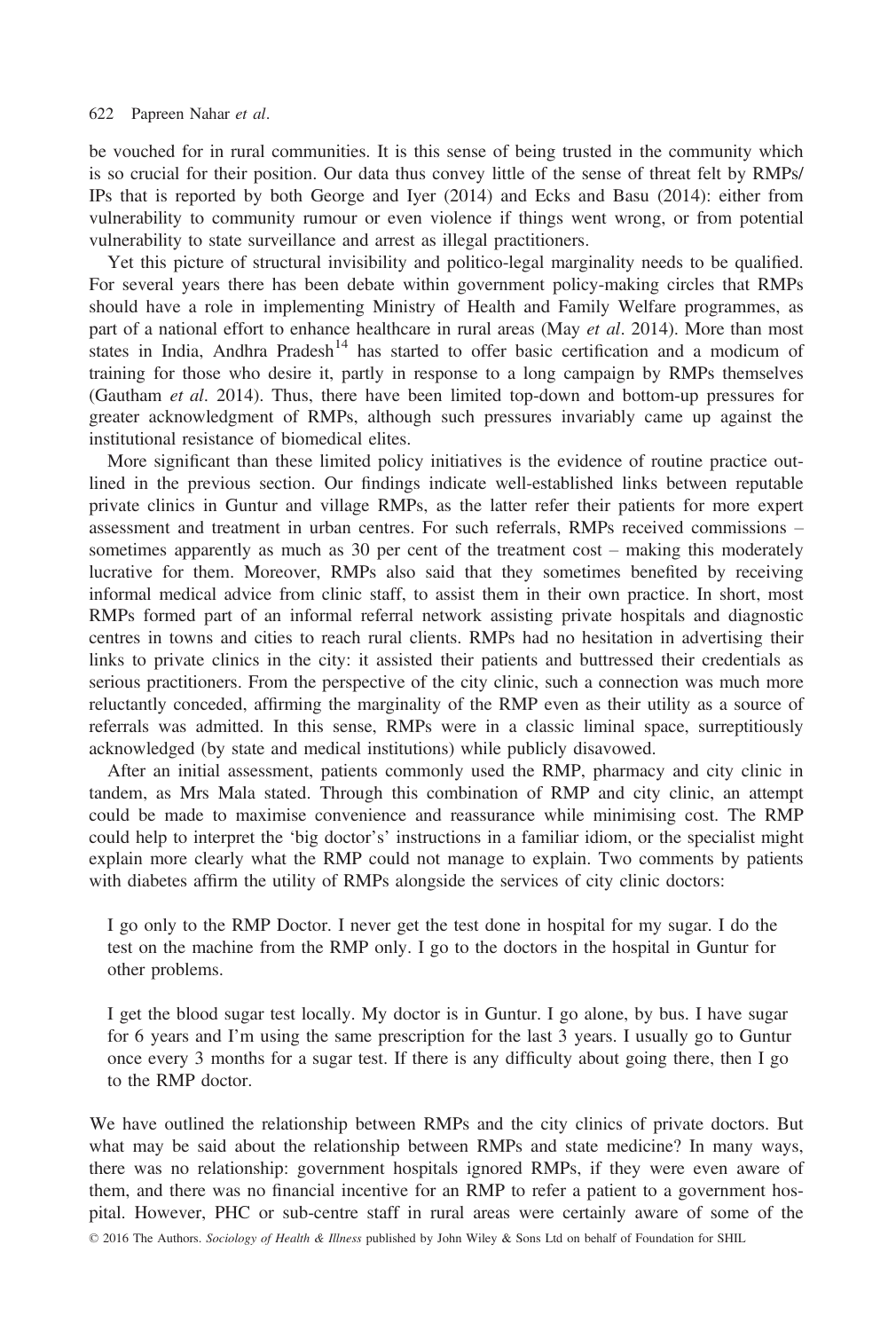RMPs in their locality (and indeed identified them for us). While sub-centres were chiefly responsible for maternal and child health, their staff nonetheless were occasionally consulted by those with chronic conditions of adulthood. However, their knowledge about a condition like diabetes was extremely limited, as some admitted. When one ANM was asked if she was aware of any protocols guiding diabetes treatment she responded:

Diabetes protocol? What is there for us to give them for diabetes? We are not informed on the subject of diabetes. We listen to what doctors tell them. [Then] we tell the patients the same – you should have eaten that, or you might have done this, so your sugar has gone up. Consult your doctor, we tell them. We are not allowed to give advice. We are absolutely not trained in chronic disease.

Faced with such attitudes, it is unsurprising that the RMP is seen to fulfil a need. The one occasion on which more knowledgeable advice might be obtained in these villages from a government service was when the monthly mobile clinic – known locally as the 104 service – visited. This service catered for those with chronic conditions (of which diabetes was a prime example), and it was staffed variously by a doctor, technician, pharmacist and nurse. The 104 service staff, however, insisted that they had no links with local RMPs, and indeed seemed to be among the most scathing about RMPs' capabilities.

#### **Discussion**

This study was not designed to evaluate the efficacy of RMP's treatments, and we cannot therefore contribute to debates about the safety or quality of care provided. For these reasons in particular, we hesitate to make policy recommendations. Nonetheless, this study highlights the prominence and ubiquity of practitioners who operate on the margins of biomedicine and who compensate for some of the manifold gaps in the formal healthcare system in rural areas of India. Our data therefore lend support to recent claims that RMPs (or informal providers (IPs) to use the generic label some writers prefer) are in practice an indispensable part of rural healthcare in India, given the absence of affordable, trusted alternatives (Gautham et al. 2014, George and Iyer 2013, May *et al.* 2014). In their comparative study of two districts, Gautham et al. (2014: 27) conclude that 'IPs are a significant source of basic health care for rural residents' before emphasising the ambiguity of their position: 'Although the public health community has gradually recognised the importance of IPs ... Much of the Indian medical establishment views them as dangerous quacks'.

Such patterns and reactions are not unique to India. A recent review (Sudhinaraset *et al.*) 2013) found that informal providers make up a significant portion of the healthcare sector globally. Manifold definitional problems beset comparison in this field, not least concerning the kinds of practitioner included under the rubric of 'informal provider' (see Cross and MacGregor 2009). But studies from Bangladesh (Ahmed et al. 2009), the Middle East (Adib 2004, Morsy 1988) and Turkey (Dole 2004) each point towards a similar conclusion, with informal practitioners playing a major role in health care provision.

However, beyond judgments about the extent of reliance on their services or the relative benefits of their practice, the ubiquity of RMPs poses important questions about the lack of effective reach of the state and its institutions in rural health care in India. This is a theme explored by a number of ethnographers: Ecks and Basu (2009, 2014), Jeffery and Jeffery (2008, 2010b) and Pinto (2004). We concentrate here on the work of Pinto, who writes about Uttar Pradesh. She explores the micro-processes which create informal practitioners in rural settings, a niche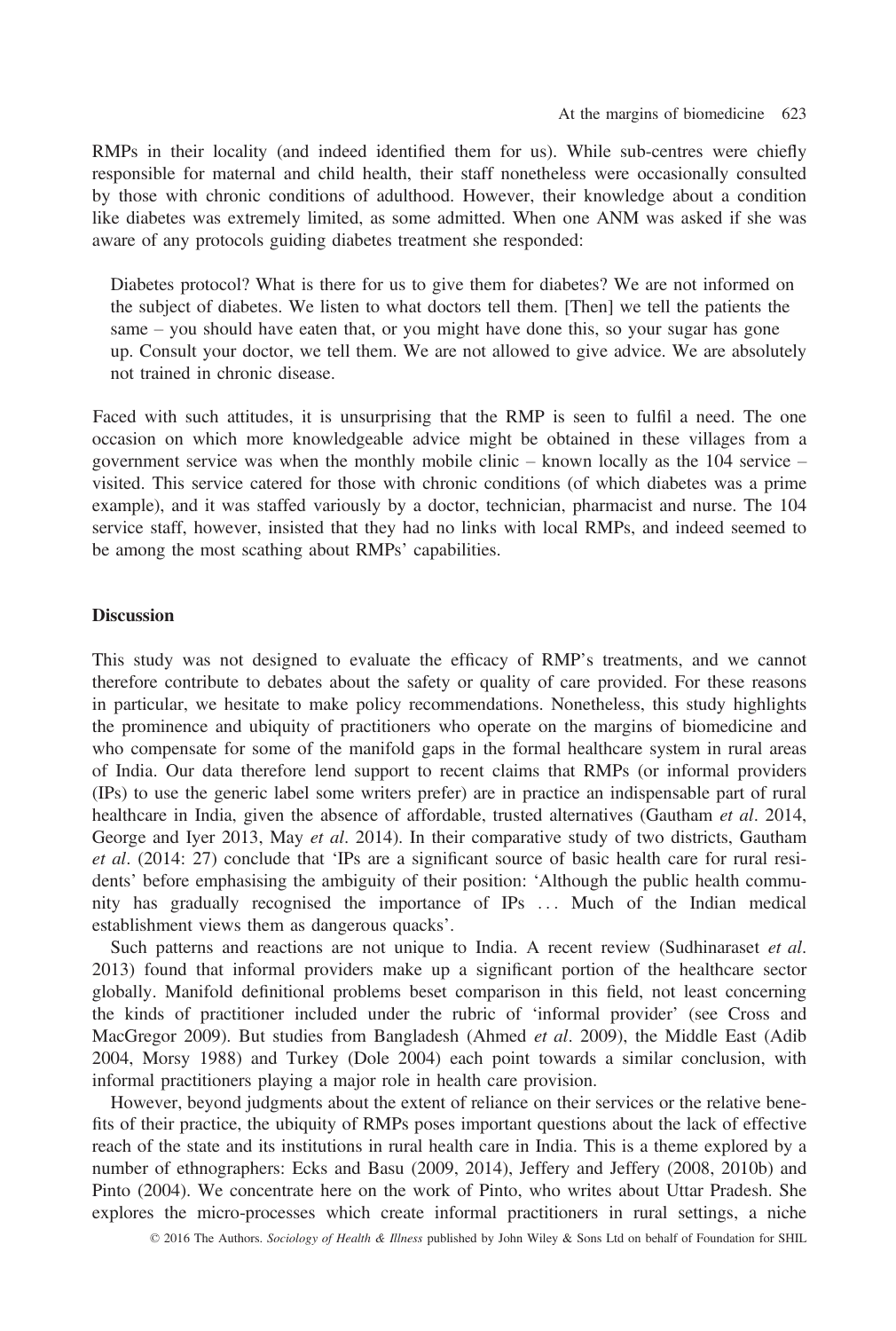#### 624 Papreen Nahar et al.

occupied by 'practitioners who are neither "quacks" nor legitimate doctors but who invent roles for themselves as medical authorities and representatives of development' (Pinto 2004: 337). The practitioners she presents are not exact equivalents to RMPs, but they fulfil a remarkably similar role, and share with RMPs the attractions of familiarity, easy access and affordability. Crucially, the 'medicine' they practise is presented within a biomedical frame, with practitioners seeing themselves as agents of 'modern' medicine, and in the process as agents of 'development' also. 'Despite all the failures, gaps, and "rollbacks" of the state, the spirit of development thrives in everyday encounters outside the range of formal structures' (Pinto 2004: 339). Her analysis emphasises the mimetic quality of what informal practitioners do: they seek to imitate where they can the idioms and procedures of those they have observed at work in formal positions and structures. That is the way, she argues, to 'make the ersatz both legitimate and necessary' (Pinto 2004: 351), and in this context she discusses the giving of injections as an instance of borrowed legitimacy, for 'giving injections is a key means by which people carve out niches as medical practitioners' (Pinto 2004: 351) – a point that applies equally to the RMPs we encountered.

Pinto's (2004: 337) account of informality-in-the-making examines the agency of individual practitioners against a backdrop of (and in response to) the 'absence or uncertain presence of official institutions' of medical provision. Her emphasis is on the resourcefulness of informalsector practitioners in engaging elements of institutional rationality and practice which allow them to compensate for the perceived gaps or failings of the formal health system in rural areas; and she focuses on ways in which these uncategorised practitioners create for themselves sufficient credentials and legitimacy to attract a local clientele.

It is instructive to contrast Pinto's depiction of informal practices in rural Indian healthcare with an influential recent perspective on informal practices in urban India – one moreover which comes from a quite different arena of public affairs to that of health care. Ananya Roy's 'Why India cannot plan its cities' (2009) is concerned with land-use planning. In this, Roy portrays processes of informality (or informalisation) not only as a sphere of popular improvisation, a response from below to bureaucratic constraints or absences (like Pinto), but equally and more radically as an instrument of state practice, generated from above. She argues that, in relation to land-use planning, the state's modus operandi is precisely through forms of informalisation, in which 'unmapping', deregulation and exceptionalism are part of a repertoire for creating bureaucratic flexibility. In a passage which has parallels with Das (2004) on the illegibility of the state, Roy (2009: 81) writes:

While it has been often assumed that the modern state governs ... through technologies of visibility ... I argue that regimes of urban governance also operate through an 'unmapping' of cities ... forms of deregulation and unmapping, that is, informality, allow the state considerable territorialized flexibility to alter land use ... the state itself is a deeply informalized entity.

Roy's 2009 article (also anticipated in Roy 2005) has been an influential challenge to conventional thinking about the role of the informal sector in the supposed failures of urban planning in India. Far from informal practices being simply an obstacle to the Indian state's efforts to plan, she contends that informality has been at the heart of the state's own practices of governance, giving a quasi-legitimacy to repeated states of exception (Roy 2005, 2009). And far from being confined to the economic activities of the poor, Roy (2005) insisted on informality as a generalised feature of urbanisation in India – as applicable to middle class or elite contexts as to squatter settlements.

But can Roy's thesis be extended to healthcare governance? The answer has to be no – but it is the reason for that negative conclusion that makes this a valuable comparative exercise, © 2016 The Authors. Sociology of Health & Illness published by John Wiley & Sons Ltd on behalf of Foundation for SHIL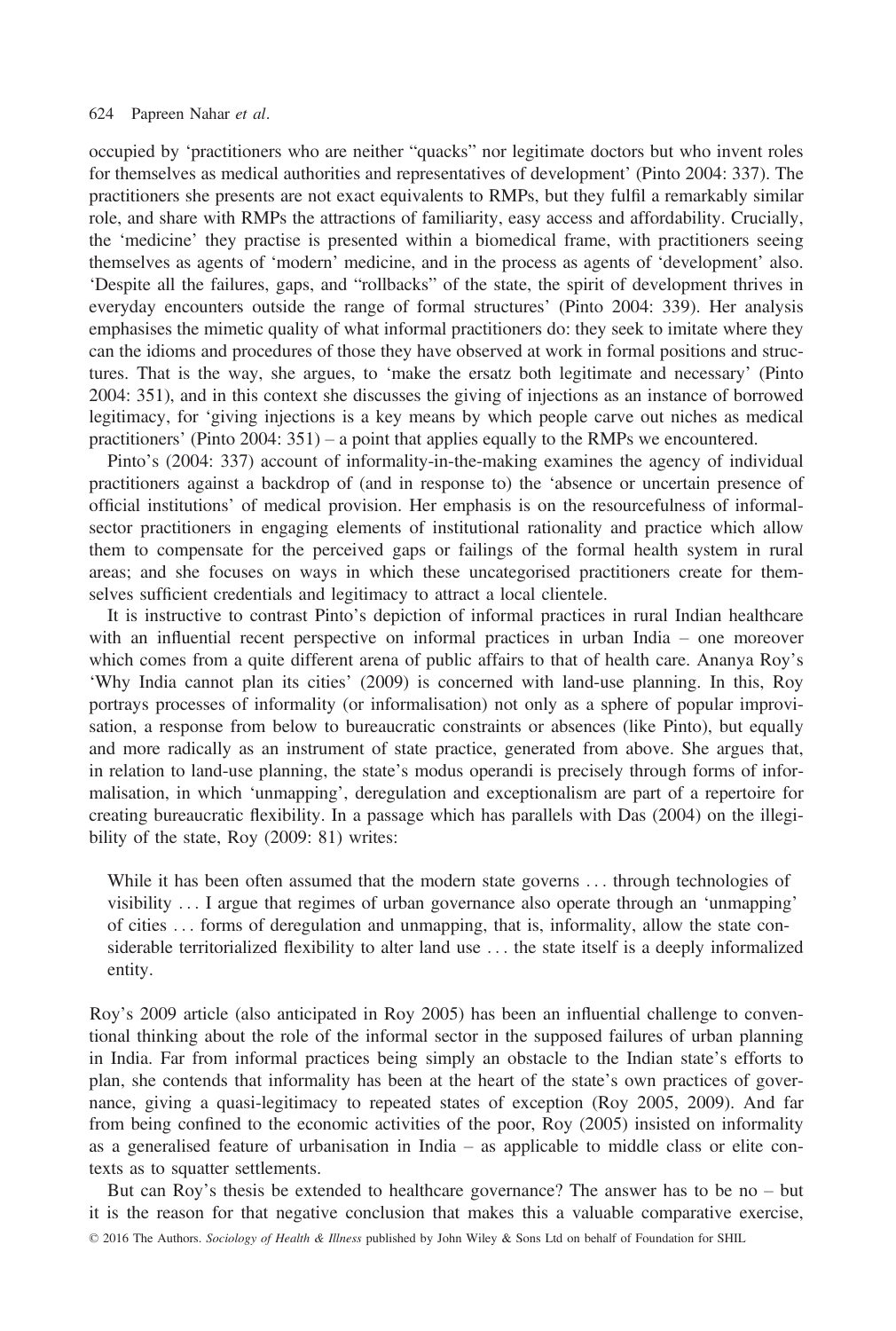for it usefully highlights crucial differences between these two arenas. Although one factor common to town planning and health care is a routinised acceptance of informal non-regulated processes, informality is generated and perpetuated in markedly different ways in these two sectors of state intervention. Crucially, control of land-use brings with it economic power, in a way that has no parallel in healthcare provision, least of all in rural contexts. Land is a perennial asset; population healthcare is a perennial cost. In urban planning, Roy can argue that a regime of informality, assisted by invisibility and unmapping, preserves government power and patronage. The state is unlikely to have the same investment in preserving a regime of informality in healthcare, as it offers no economic or political advantages, no comparable levers of potential control or patronage. If 'informality, and the state of exception that it embodies, is produced by the state' (Roy 2005: 155) it is hard to see how such exceptionalism is produced in rural healthcare. Thus, the title of Roy's 2009 article and its argument would not, we suggest, translate to a healthcare context.

To conclude, however, that Roy's theorisation of Indian land-use planning cannot be transposed to health service delivery and planning is not to underestimate the durability of the informal sector in rural health care, nor the state's implication in that durability. The Indian state indeed indirectly relies on the ubiquity of the informal health sector: it is the unplanned, unintended safety-valve which compensates for major limitations in provision (Gautham et al. 2014, Jeffery and Jeffery 2008, 2010a, 2010b, Pinto 2004). Informality in health care is a product of the formal sector's absence rather than its presence, flourishing because the state cannot – or will not – reach into these areas of people's lives. These broader political-economic claims about the absence of the state in an arena as central to people's daily lives as medical treatment are, we have suggested, illuminated by exploring the role of the RMP.

Yet as Pinto's (2004) argument suggests, there is more at work here than the state's failures in healthcare provision; equally important is the facility with which the informal sector reinvents itself, adapting to changing local circumstances and needs. Informal practices continue to thrive so readily at local level because they emerge out of a fabric of pluralistic medical practices, familiar to practitioners and potential clients alike. Part of the versatility of informal practitioners like RMPs is their capacity to present and practice within biomedicine while simultaneously behaving in ways which resemble, for their clientele, practitioners of Indian systems of medicine like Ayurveda. Thus we return to the hybrid impulses which continually inflect local medical practices, especially in rural India, as we mentioned at the start (Hardiman and Mukharji 2012, Sheehan 2009, Sujatha 2007).

Address for correspondence: Peter Phillimore, Sociology, School of Geography, Politics & Sociology, University of Newcastle, Claremont Bridge Building, Newcastle upon Tyne, NE1 7RU. E-mail: peter.phillimore@newcastle.ac.uk

#### Acknowledgements

The research presented here was a joint effort between researchers at Newcastle University, UK, and the Indian Institute of Public Health Hyderabad, India. It forms part of a bigger proof-of-concept research project (with the acronym TRUMP) to investigate the scope for mHealth applications to support the self-management of chronic conditions in rural settings (see also note 1). We acknowledge funding for TRUMP by the UK's EPSRC (grant no. EP/J00068X/1) under the RCUK's Bridging the Urban and Rural Divide initiative (2011). TRUMP was led by Prof. Peter Edwards at Aberdeen University. We also acknowledge our TRUMP colleagues, notably Dr Konstantinos Kazakos and Prof. Patrick Olivier, both at Newcastle University. We owe a great deal to our two field assistants, Ms S. Subhashini and Mr Amarendar Reddy, for their conscientious commitment to this research, and for the understandings they were able to pass on. Above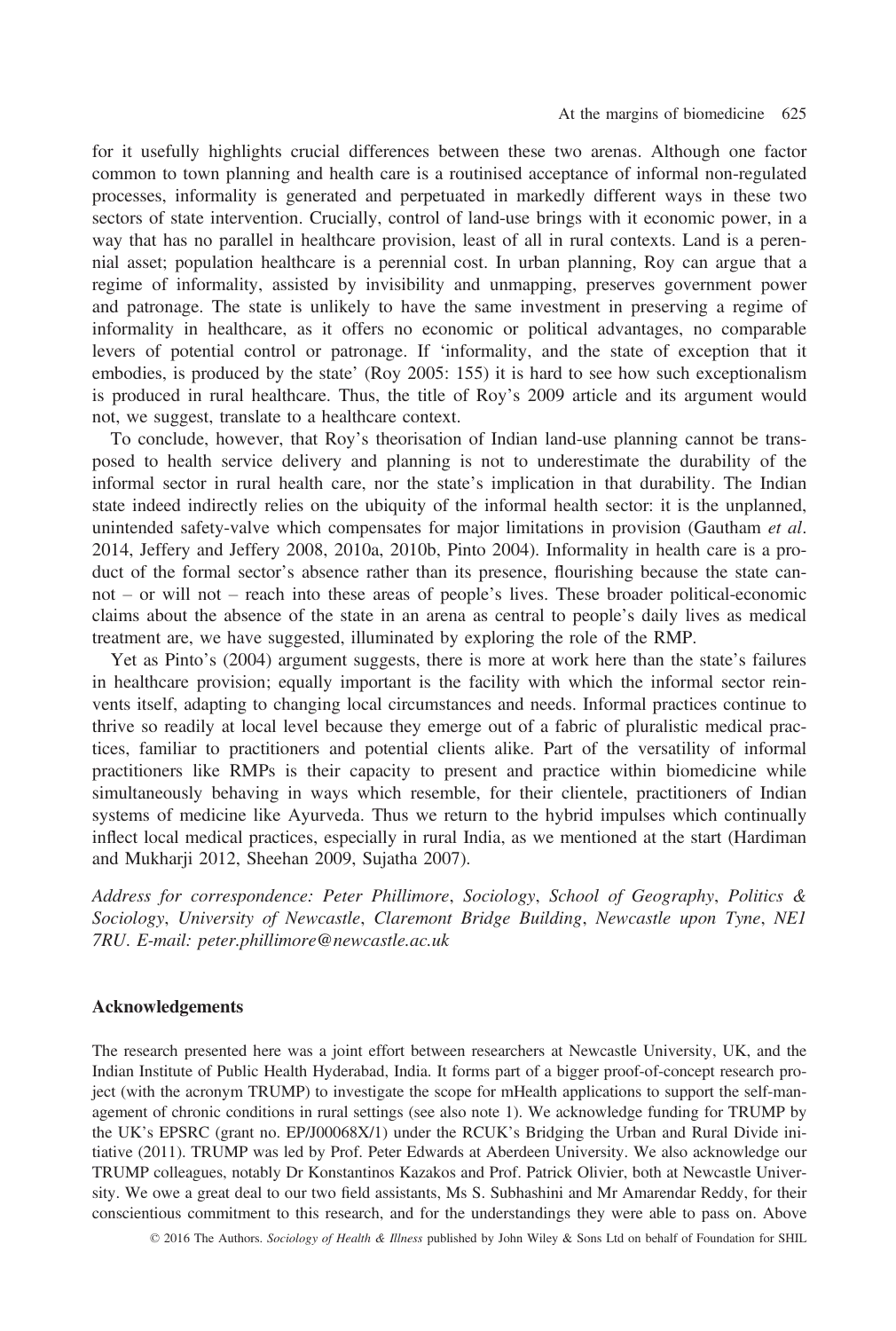#### 626 Papreen Nahar et al.

all, we thank participants from Nagulapadu and Kommuru, and from the two private clinics in Guntur who agreed to take part. Finally, we thank Prof. Bob Simpson and the referees for this journal for helpful criticisms. Data supporting this publication is openly available under an 'Open Data Commons Open Database License'. Additional metadata are available at: [http://dx.doi.org/10.17634/103234-2.](http://dx.doi.org/10.17634/103234-2)

### Notes

- 1 Our paper stems from a 'proof-of-concept' study which was designed to appraise the suitability of potential mHealth applications for people with diabetes in rural areas of India. This is the topic of another paper. The term mHealth refers to the delivery of health-related services via mobile communications technology.
- 2 India now has a major problem with diabetes (Diamond 2011, Venkataraman et al. 2009). While the surge in diabetes is most evident in urban areas, prevalence is also increasing in rural India (Mohan et al. 2008). The pressure this increase in diabetes creates within fragile health systems in developing countries is considerable (Venkataraman et al. 2009).
- 3 For earlier references to these practitioners, see Khare (1996) and Rohde and Viswanathan (1995).
- 4 We concur with Cross and MacGregor (2009: 13), who write: 'Rigid definitions of biomedical practice miss the hybrid nature of everyday medical practice in many parts of the world where providers adapt or syncretise their practices and, in doing so, blur the boundaries between biomedicine and nonallopathic traditions'.
- 5 In theory those below the poverty line have access to state health insurance. In practice there is meagre financial risk protection in most states (Jeffery and Jeffery 2008).
- 6 Andhra Pradesh was in the process of being divided into two states at the time of our fieldwork. Guntur remains in the newly constituted Andhra Pradesh.
- 7 This was highlighted by a statue to B.R. Ambedkar, political symbol of the fight for Dalit rights, at the entrance to the Christian/Dalit quarter of Nagulapadu, not far from the village church. At the time of fieldwork the statue had been erected but had yet to be unveiled, due (we were told) to high caste opposition to its placement at a spot where high caste as well as Dalit homes were nearby.
- 8 Inclusion and exclusion criteria were established in advance: we selected the 30–59 age range, and excluded those with severe diabetes-related complications. We kept in mind that it was crucial that no individual should be so unwell as to be unable to use a mobile phone.
- 9 The Telugu word madhumeham was sometimes identified as a term used in the past instead of 'sugar', though informants said that it was now rarely if ever used.
- 10 Cf. Gautham et al. (2011) who refer to the 'small doctor'.
- 11 Like the relationship common between a client and practitioners of systems of Indian medicine such as Ayurveda or Unani Tibb.
- 12 Gautham et al. (2014) compare districts in Uttarakhand (Tehri Garhwal) and Andhra Pradesh (Guntur). They indicate that whereas in rural Andhra Pradesh informal practitioners largely identified themselves as practising biomedicine, in Uttarakhand the picture was more variable.
- 13 The Andhra Pradesh Chapter of the Indian Medical Association is unequivocal in it disdain of RMPs in its campaign against 'illegal medical practice' and 'quackery' ([http://www.imaapstate.com/down](http://www.imaapstate.com/downloads/32%20anti%20quackery.pdf)[loads/32%20anti%20quackery.pdf](http://www.imaapstate.com/downloads/32%20anti%20quackery.pdf)).
- 14 This statement refers to the undivided Andhra Pradesh up to 2014.

### **References**

Adib, S. (2004) From the biomedical model to the Islamic alternative: a brief overview of medical practices in the contemporary Arab world, Social Science & Medicine, 58, 4, 697–702.

<sup>© 2016</sup> The Authors. Sociology of Health & Illness published by John Wiley & Sons Ltd on behalf of Foundation for SHIL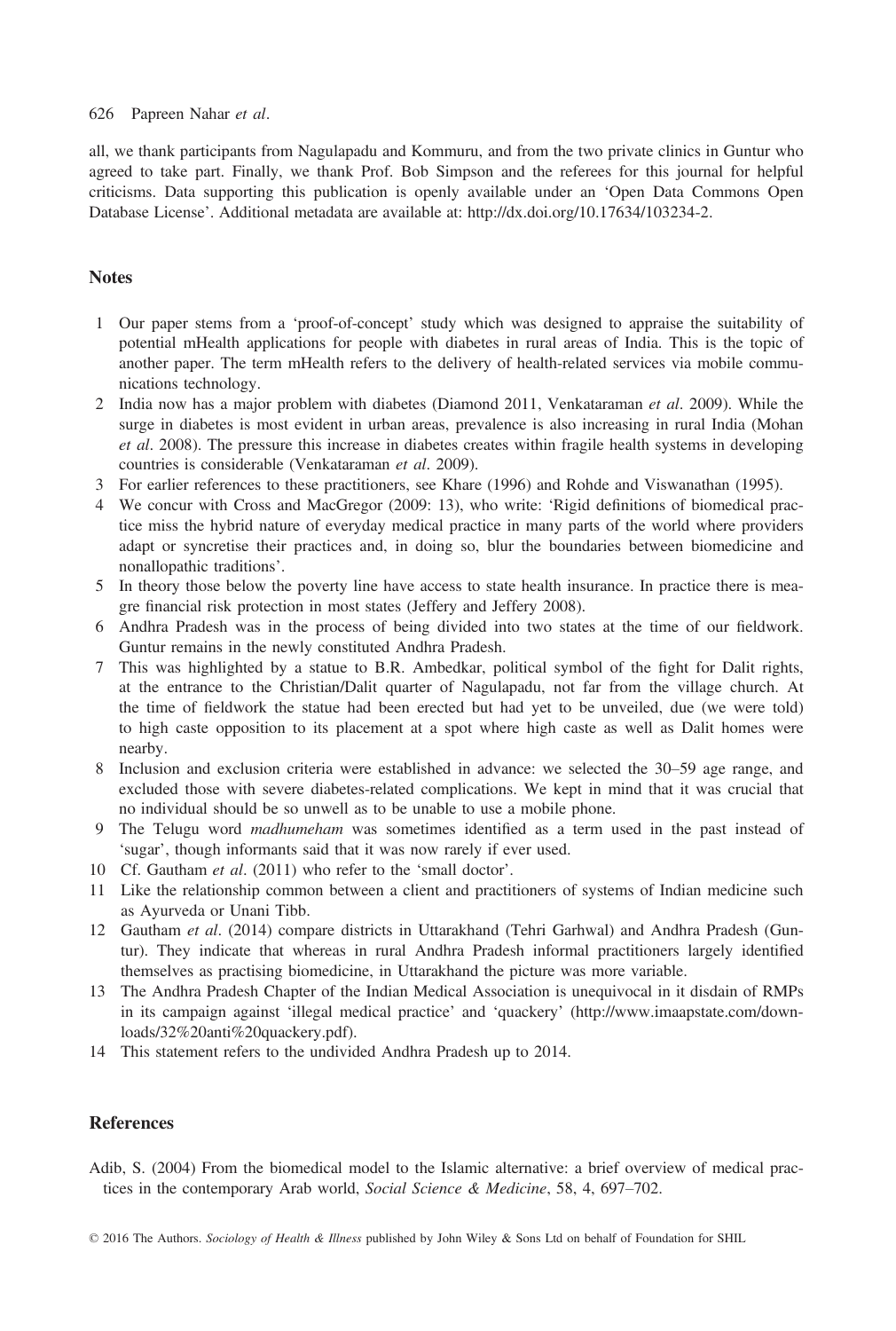- Ahmed, S., Hossain, M. and Chowdhury, M. (2009) Informal sector providers in Bangladesh: how equipped are they to provide rational health care? *Health Policy & Planning*, 24, 6, 467–78.
- Ashtekar, S. and Mankad, D. (2001) Who cares? Rural health practitioners in Maharashtra, Economic & Political Weekly, 36, 5–6, 448–53.
- Bhat, R. (1993) The private/public mix in health care in India, *Health Policy and Planning*, 8, 1, 43–56.
- Broom, A., Doron, A. and Tovey, P. (2009) The inequalities of medical pluralism: hierarchies of health, the politics of tradition and the economies of care in Indian oncology, Social Science & Medicine, 69, 5, 698–706.
- Cross, J. and MacGregor, H. (2009) Who are 'informal health providers' and what do they do? Perspectives from medical anthropology. IDS Working Paper 334. University of Sussex.
- Das, V. (2006) In the Margins of the State. Delhi: Oxford University Press.
- D'Cruz, P. and Bharat, S. (2001) Which way to turn? Inadequacies in the healthcare system in India, Journal of Health Management, 3, 1, 85–125.
- Dole, C. (2004) In the shadows of medicine and modernity: medical integration and secular histories of religious healing in Turkey, Culture, Medicine & Psychiatry, 28, 3, 255-80.
- Dreze, J. and Sen, A. (2005) An uncertain glory: India and its contradictions. Princeton: Princeton University Press.
- Diamond, J. (2011) Diabetes in India, Nature, 469, 7331, 478–9.
- Ecks, S. and Basu, S. (2009) The unlicensed lives of antidepressants in India: generic drugs, unqualified practitioners, and floating prescriptions, Transcultural Psychiatry, 46, 1, 86–106.
- Ecks, S. and Basu, S. (2014) 'We always live in fear': antidepressant prescriptions by unlicensed doctors in India, Culture, Medicine and Psychiatry, 38, 2, 197–216.
- Gautham, M., Binnendijk, E., Koren, R. and Dror, D. (2011) 'First we go to the small doctor': first contact for curative health care sought by rural communities in Andhra Pradesh & Orissa, India, Indian Journal of Medical Research, 134, 5, 627–38.
- Gautham, M., Shyamprasad, K.M., Singh, R., Zachariah, A., et al. (2014) Informal rural healthcare providers in North and South India, Health Policy & Planning, 29, Issue Supplement 1, i20–9.
- George, A. and Iyer, A. (2013) Unfree markets: socially embedded informal health providers in northern Karnataka, India, Social Science and Medicine, 96, 297–304.
- Hardiman, D. and Mukharji, P. (eds) (2012) Medical Marginality in South Asia: Situating Subaltern Therapeutics. Abingdon: Routledge.
- Hodges, S. (2013) 'It all changed after Apollo': healthcare myths and their making in contemporary India. Indian Journal of Medical Ethics 10, 4, 242–9.
- Jeffery, P. and Jeffery, R. (2008) 'Money itself discriminates': obstetric emergencies in the time of liberalisation, Contributions to Indian Sociology, 42, 1, 59–91.
- Jeffery, P. and Jeffery, R. (2010a) Only when the boat has started sinking: a maternal death in rural north India, Social Science & Medicine, 71, 10, 1711–8.
- Jeffery, P. and Jeffery, R. (2010b) Costly absences, coercive presences: health care in rural north India. In Heath, A. and Jeffery, R. (eds), Diversity and Change in Modern India. Oxford: Oxford University Press.
- Khare, R.S. (1996) Dava, daktar, and dua: anthropology of practiced medicine in India, Social Science and Medicine, 43, 5, 837–48.
- Lakshman, M. and Nichter, M. (2000) Contamination of medicine injection paraphernalia used by registered medical practitioners in south India: an ethnographic study, Social Science and Medicine, 51, 1, 11–28.
- Lambert, H. (1996) Popular therapeutics and medical preferences in rural north India, Lancet, 348, 9043, 1706–9.
- May, C., Roth, K. and Panda, P. (2014) Non-degree allopathic practitioners as first contact points for acute illness episodes: insights from a qualitative study in rural northern India, BMC Health Services Research, 14, 182.
- Mohan, V., Mathur, P., Deepa, R., Deepa, M., et al. (2008) Urban rural differences in prevalence of selfreported diabetes in India: the WHO–ICMR Indian NCD risk factor surveillance, Diabetes Research in Clinical Practice, 80, 1, 159–68.